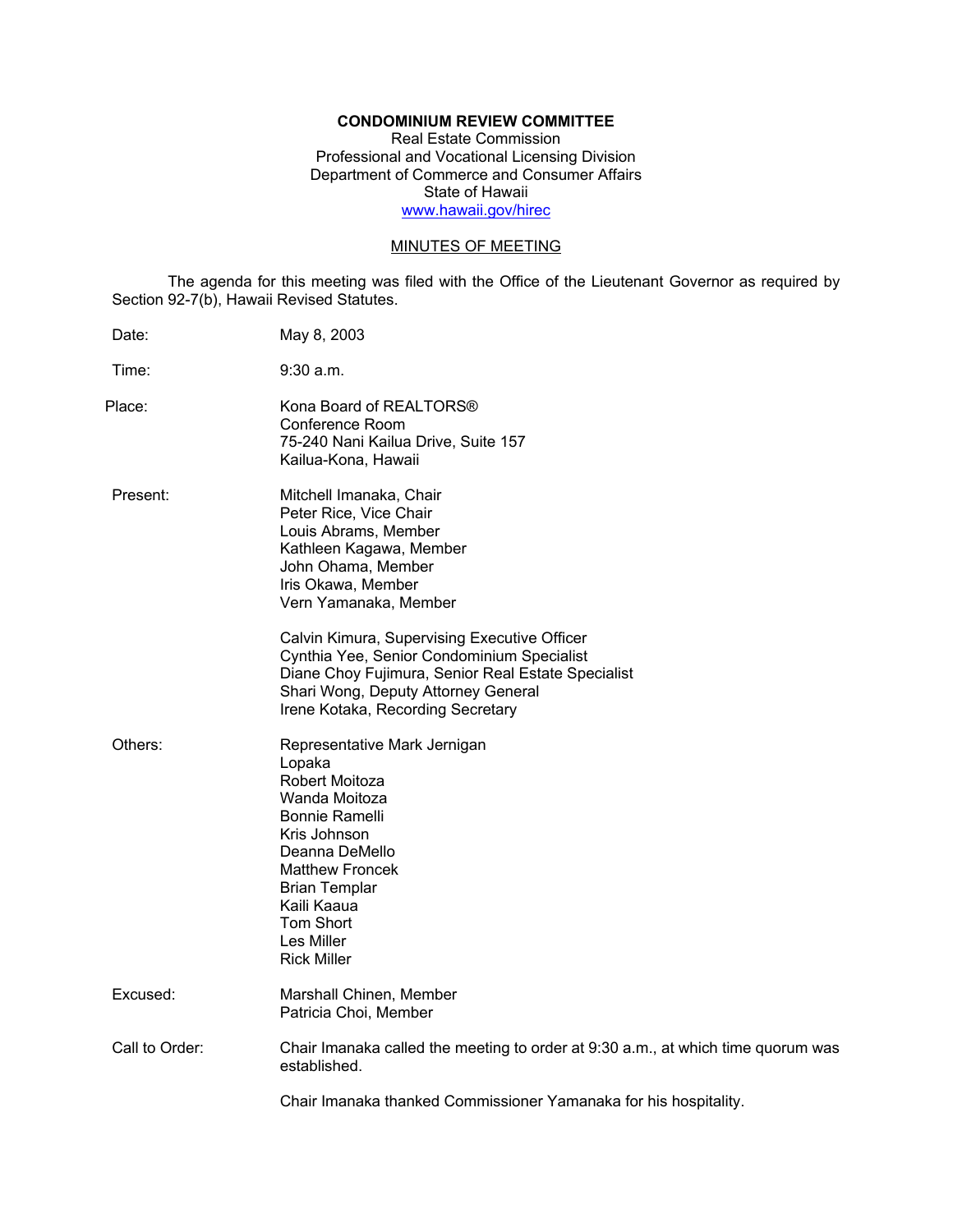|                                                                 | Commissioner Rice was introduced as the Vice Chair of the Condominium Review<br>Committee.                                                                                                                         |  |  |
|-----------------------------------------------------------------|--------------------------------------------------------------------------------------------------------------------------------------------------------------------------------------------------------------------|--|--|
| Chair's Report:                                                 | No report was presented.                                                                                                                                                                                           |  |  |
| Condominium<br>Specialist's<br>Report:                          | <b>Additions to the Agenda</b>                                                                                                                                                                                     |  |  |
|                                                                 | Upon a motion by Commissioner Abrams, seconded by Commissioner Rice, it was<br>voted on and unanimously carried to recommend to accept the additions to the<br>agenda as follows:                                  |  |  |
|                                                                 | 6.<br>Program of Work, FY03                                                                                                                                                                                        |  |  |
|                                                                 | Hawaii Condominium Bulletin<br>C.                                                                                                                                                                                  |  |  |
| Minutes:                                                        | Upon a motion by Commissioner Abrams, seconded by Commissioner Ohama, it<br>was voted on and unanimously carried to accept the minutes of the April 7, 2003<br>Condominium Review Committee meeting as circulated. |  |  |
| Condominium<br>$\sim$ $\sim$ $\sim$ $\sim$ $\sim$ $\sim$ $\sim$ | <b>AOAO Registrations</b>                                                                                                                                                                                          |  |  |

Governance and

Management: Upon a motion by Commissioner Okawa, seconded by Commissioner Kagawa, it was voted on and unanimously carried to recommend approval to ratify effective dates of July 1, 2003 for the AOAO 2003-2005 biennium registrations received through April 30, 2003. The associations are as follows:

| <b>Project Name</b>          | <b>Reg Date</b> | <b>Project Name</b>                   | <b>Reg Date</b> |
|------------------------------|-----------------|---------------------------------------|-----------------|
| 1001 WILDER                  | 7/1/2003        | 1010 WILDER                           | 7/1/2003        |
| 1041 KAHUAMOKU               | 7/1/2003        | 1112 KINAU                            | 7/1/2003        |
| <b>1541 DAVENPORT PLACE</b>  | 7/1/2003        | 1906 FERN STREET                      | 7/1/2003        |
| 2465 KUHIO AT WAIKIKI        | 7/1/2003        | 2638 NAKOO CONDO PROJ THE             | 7/1/2003        |
| 3003 KALAKAUA                | 7/1/2003        | 725 KIHAPAI PLACE                     | 7/1/2003        |
| <b>75 KIHAPAI</b>            | 7/1/2003        | A'ELOA TERRACE                        | 7/1/2003        |
| ALA WAI MANSION              | 7/1/2003        | ALAELOA INC                           | 7/1/2003        |
| <b>ALEWA-LANI ESTATES</b>    | 7/1/2003        | ALEXANDER ARMS                        | 7/1/2003        |
| <b>ALIKA THE</b>             | 7/1/2003        | <b>ARBORS THE</b>                     | 7/1/2003        |
| BEAUMONT WOODS TERRACE CONDO | 7/1/2003        | <b>BOARDWALK THE</b>                  | 7/1/2003        |
| <b>CANAL HOUSE</b>           | 7/1/2003        | <b>CENTRE COURT THE</b>               | 7/1/2003        |
| <b>CENTURY PARK PLAZA</b>    | 7/1/2003        | COLONNADE ON THE GREENS               | 7/1/2003        |
| <b>COUNTRY CLUB VISTA</b>    | 7/1/2003        | CROWNE AT WAILUNA THE                 | 7/1/2003        |
| <b>EVERGREEN TERRACE</b>     | 7/1/2003        | <b>FAIRWAY TERRACE</b>                | 7/1/2003        |
| <b>GARDENS UPCOUNTRY THE</b> | 7/1/2003        | <b>GOLF VILLAS THE</b>                | 7/1/2003        |
| <b>HAIKU GARDENS</b>         | 7/1/2003        | <b>HALE HUKI</b>                      | 7/1/2003        |
| <b>HALE KALOAPAU</b>         | 7/1/2003        | <b>HALE LUANA</b>                     | 7/1/2003        |
| <b>HALE LUMI</b>             | 7/1/2003        | <b>HALEIWA SURF</b>                   | 7/1/2003        |
| <b>HIKINO</b>                | 7/1/2003        | <b>HIRO'S LANE</b>                    | 7/1/2003        |
| <b>HO'OMALU AT WAIKELE</b>   | 7/1/2003        | <b>HOKUAHI APARTMENTS</b>             | 7/1/2003        |
| <b>HONO HALE TOWERS</b>      | 7/1/2003        | <b>HORIZON VIEW TOWER</b>             | 7/1/2003        |
| <b>HUALI VISTA</b>           | 7/1/2003        | <b>IHONA</b>                          | 7/1/2003        |
| <b>IKENA LALO</b>            | 7/1/2003        | ILIKAI MARINA APARTMENT BLDG 7/1/2003 |                 |
| <b>ILIMA WEST APARTMENTS</b> | 7/1/2003        | <b>ISLAND SURF THE</b>                | 7/1/2003        |
| ISLES@DIAMOND HEAD BCH THE   | 7/1/2003        | KAHALA AT POIPU KAI I                 | 7/1/2003        |
| KAHALA VIEW ESTATE           | 7/1/2003        | <b>KALA COTTAGE</b>                   | 7/1/2003        |
| <b>KALANI-IKI ESTATE</b>     | 7/1/2003        | KAMEHAMEHA GARDENS                    | 7/1/2003        |
| <b>KANOE PALMS</b>           | 7/1/2003        | KAPALAMA GARDENS                      | 7/1/2003        |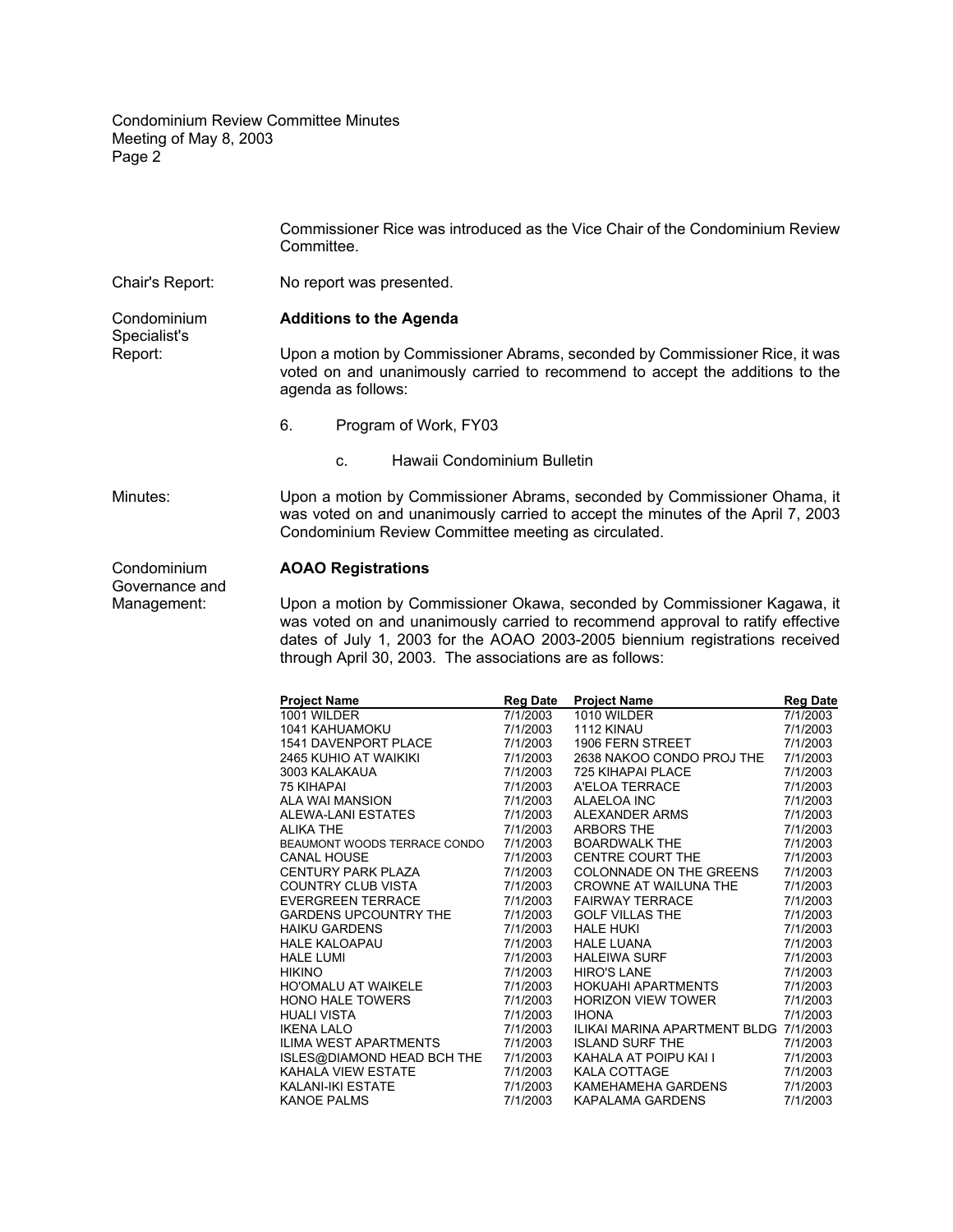| KAPILI BUSINESS CENTER                                                                                                                                                                                                                                                         | 7/1/2003 | KAPIOLANI TERRACE<br>KE NANI KAI<br>KEKUILANI VILLAS<br>KIHEI SURFSIDE<br>KINAU REGENT<br>KONA MANSIONS V INC                                                                                                                              | 7/1/2003 |
|--------------------------------------------------------------------------------------------------------------------------------------------------------------------------------------------------------------------------------------------------------------------------------|----------|--------------------------------------------------------------------------------------------------------------------------------------------------------------------------------------------------------------------------------------------|----------|
|                                                                                                                                                                                                                                                                                | 7/1/2003 |                                                                                                                                                                                                                                            | 7/1/2003 |
|                                                                                                                                                                                                                                                                                | 7/1/2003 |                                                                                                                                                                                                                                            | 7/1/2003 |
| NE KUMULANI<br>KE KUMULANI<br>KEAUHOU PALENA<br>KIHEI PACIFIC PLAZA<br>KILEA GARDENS<br>KOLO KAI<br>KONA PACIFIC INC<br>KUILEI GARDENS<br>KUILLIMA ESTATES WEST<br>LAII F'A                                                                                                    | 7/1/2003 |                                                                                                                                                                                                                                            | 7/1/2003 |
|                                                                                                                                                                                                                                                                                | 7/1/2003 |                                                                                                                                                                                                                                            | 7/1/2003 |
|                                                                                                                                                                                                                                                                                | 7/1/2003 |                                                                                                                                                                                                                                            | 7/1/2003 |
|                                                                                                                                                                                                                                                                                | 7/1/2003 | KUAWA ROAD ESTATES                                                                                                                                                                                                                         | 7/1/2003 |
|                                                                                                                                                                                                                                                                                | 7/1/2003 | KUILIMA ESTATES EAST                                                                                                                                                                                                                       | 7/1/2003 |
|                                                                                                                                                                                                                                                                                | 7/1/2003 | KULALANI VILLAGE                                                                                                                                                                                                                           | 7/1/2003 |
|                                                                                                                                                                                                                                                                                | 7/1/2003 | LEINANI APARTMENTS UNIT I                                                                                                                                                                                                                  | 7/1/2003 |
|                                                                                                                                                                                                                                                                                | 7/1/2003 | <b>LIKINI GARDENS</b>                                                                                                                                                                                                                      | 7/1/2003 |
|                                                                                                                                                                                                                                                                                | 7/1/2003 | LUKEPANE GARDENS                                                                                                                                                                                                                           | 7/1/2003 |
|                                                                                                                                                                                                                                                                                | 7/1/2003 | MAKAKILO GARDENS INCR NO 3                                                                                                                                                                                                                 | 7/1/2003 |
|                                                                                                                                                                                                                                                                                | 7/1/2003 |                                                                                                                                                                                                                                            | 7/1/2003 |
|                                                                                                                                                                                                                                                                                | 7/1/2003 |                                                                                                                                                                                                                                            | 7/1/2003 |
|                                                                                                                                                                                                                                                                                | 7/1/2003 |                                                                                                                                                                                                                                            | 7/1/2003 |
|                                                                                                                                                                                                                                                                                | 7/1/2003 |                                                                                                                                                                                                                                            | 7/1/2003 |
|                                                                                                                                                                                                                                                                                | 7/1/2003 |                                                                                                                                                                                                                                            | 7/1/2003 |
|                                                                                                                                                                                                                                                                                | 7/1/2003 |                                                                                                                                                                                                                                            | 7/1/2003 |
|                                                                                                                                                                                                                                                                                | 7/1/2003 |                                                                                                                                                                                                                                            | 7/1/2003 |
|                                                                                                                                                                                                                                                                                | 7/1/2003 |                                                                                                                                                                                                                                            | 7/1/2003 |
|                                                                                                                                                                                                                                                                                | 7/1/2003 |                                                                                                                                                                                                                                            | 7/1/2003 |
|                                                                                                                                                                                                                                                                                | 7/1/2003 |                                                                                                                                                                                                                                            | 7/1/2003 |
| KUILIMA ESTATES WEST<br>LAULE'A<br>LEOLUA REGENT<br>LOKAHI GARDEN<br>MAKAKILO CLIFFS<br>MAKAKILO CLIFFS<br>MAKAKILO CLIFFS<br>MAKAKILO CLIFFS<br>MAKIKI VISTA<br>MALANAI IKI<br>MAUI KAI<br>MAUI KAI<br>MAUI KAI<br>NAPILI SHORES<br>NENEHIWA GARDENS<br>OAHU SURF I<br>PALIUL | 7/1/2003 | MANARILO GARDENS INCR NO .<br>MAKIKI APARTMENTS<br>MAKIKI TOWERS<br>MAKIKI TOWERS<br>MANAI HALE<br>MANAI HALE<br>MAUI REALTY SUITES<br>MAUINA LUAN THE<br>MILILANI PINNACLE<br>NAPILI SURF<br>NOB HILL<br>OFFICE CENTRE THE<br>PALM VILLAS | 7/1/2003 |
|                                                                                                                                                                                                                                                                                | 7/1/2003 | PALM VILLAS                                                                                                                                                                                                                                | 7/1/2003 |
|                                                                                                                                                                                                                                                                                | 7/1/2003 | PEARL NUMBER TWO THE                                                                                                                                                                                                                       | 7/1/2003 |
|                                                                                                                                                                                                                                                                                | 7/1/2003 |                                                                                                                                                                                                                                            | 7/1/2003 |
|                                                                                                                                                                                                                                                                                | 7/1/2003 | , ∟ivanii<br>PIIKOI PLAZA<br>PINE KNOLL VILLAS<br>POHA KEA DOUTI                                                                                                                                                                           | 7/1/2003 |
|                                                                                                                                                                                                                                                                                | 7/1/2003 |                                                                                                                                                                                                                                            | 7/1/2003 |
|                                                                                                                                                                                                                                                                                | 7/1/2003 | POHA KEA POINT PHASE III                                                                                                                                                                                                                   | 7/1/2003 |
|                                                                                                                                                                                                                                                                                | 7/1/2003 | PRINCE DAVID APARTMENTS                                                                                                                                                                                                                    | 7/1/2003 |
|                                                                                                                                                                                                                                                                                | 7/1/2003 | <b>PUNA POINT</b>                                                                                                                                                                                                                          | 7/1/2003 |
| PUNAHALA APARTMENTS                                                                                                                                                                                                                                                            | 7/1/2003 | PUNAHOA BEACH APARTMENTS                                                                                                                                                                                                                   | 7/1/2003 |
| PUU IKI                                                                                                                                                                                                                                                                        | 7/1/2003 | PUUNOA BEACH ESTATES                                                                                                                                                                                                                       | 7/1/2003 |
| RIDGECREST-MELEMANU WOODLANDS 7/1/2003                                                                                                                                                                                                                                         |          | RIDGEWAY UNIT B PHASE I THE                                                                                                                                                                                                                | 7/1/2003 |
| ROYAL KAHILI                                                                                                                                                                                                                                                                   | 7/1/2003 | ROYAL MAUIAN THE                                                                                                                                                                                                                           | 7/1/2003 |
| ROYAL PALM AT WAIPIO THE PH II & 7/1/2003                                                                                                                                                                                                                                      |          | ROYAL QUEEN EMMA<br>SIERRA GARDENS<br>SUN VILLAGE-KAUAI<br>UNIVERSITY COURT<br>VILLAGE GREEN THE                                                                                                                                           | 7/1/2003 |
| <b>SAKURA</b>                                                                                                                                                                                                                                                                  | 7/1/2003 |                                                                                                                                                                                                                                            | 7/1/2003 |
| <b>SUN RISE</b>                                                                                                                                                                                                                                                                | 7/1/2003 |                                                                                                                                                                                                                                            | 7/1/2003 |
| TROPICANA VILLAGE-AIEA PH 2                                                                                                                                                                                                                                                    | 7/1/2003 |                                                                                                                                                                                                                                            | 7/1/2003 |
| VALLEYVIEW-MELEMANU WOODLANDS 7/1/2003                                                                                                                                                                                                                                         |          |                                                                                                                                                                                                                                            | 7/1/2003 |
| VILLAGE ON THE GREEN AT WAIKELE7/1/2003                                                                                                                                                                                                                                        |          | VILLAGE WEST PHASE 1                                                                                                                                                                                                                       | 7/1/2003 |
| <b>VILLAS AT MAUNA KEA THE</b>                                                                                                                                                                                                                                                 | 7/1/2003 | <b>WAIKIKI IMPERIAL APARTMENTS</b>                                                                                                                                                                                                         | 7/1/2003 |
| WAIKOLOA HILLS CONDOMINIUM                                                                                                                                                                                                                                                     | 7/1/2003 | <b>WAILEA EKAHI</b>                                                                                                                                                                                                                        | 7/1/2003 |
| <b>WAILEA EKOLU</b>                                                                                                                                                                                                                                                            | 7/1/2003 | <b>WAILUKU EXECUTIVE CENTER</b>                                                                                                                                                                                                            | 7/1/2003 |
| <b>WAILUNA</b>                                                                                                                                                                                                                                                                 | 7/1/2003 | <b>WINDWARD ACRES</b>                                                                                                                                                                                                                      | 7/1/2003 |
| <b>WINDWARD COVE</b>                                                                                                                                                                                                                                                           | 7/1/2003 | YACHT HARBOR TOWERS                                                                                                                                                                                                                        | 7/1/2003 |

 Specialist Yee reported that as of April 30, 2003, 189 AOAO applications, representing 18,985 units, were received. Of the 189 applications received, 161 were received online. In April, 150 AOAOs have successfully registered for the 2003-2005 biennium.

 The SEO reported that the Department is seeking to increase the availability of online services.

 There were approximately 1,400 associations who were registered in the last biennium. If the three largest condominium managing agents opt for online registration, it will be successful.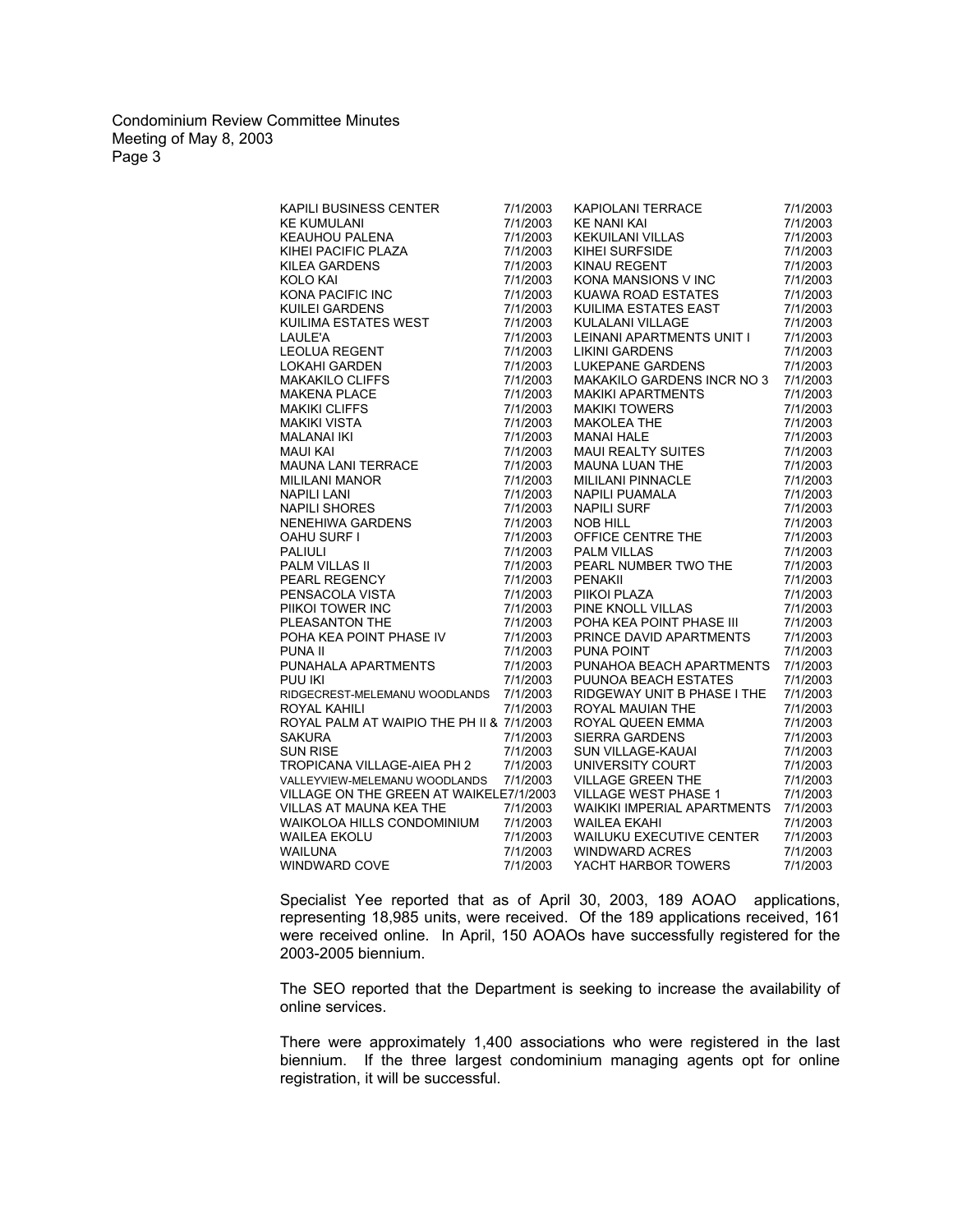Vice Chair Rice stated that online registration is so much easier.

 Hawaii is one of the few states who started online registration without charging extra fees.

 Chair Imanaka stated that it should be less expensive for consumers to register online.

 The SEO stated that most states and counties have paper and online registration, which does not make it cost effective. The online AOAO registration process is unique because AOAOs can pay by electronic check or by credit card.

#### **Education Advisory Group**

 Specialist Yee reported that an educational advisory group was developed to provide the Commission with on-going recommendations and continuing directions for CMEF funded educational programs. Towards these ends, a survey was sent out to condominium owners. A subcommittee of the Advisory Group participated in the development of the survey which was actually conducted by graduate students from Hawaii Pacific University as part of their MBA graduate project. Staff has received a report back from the students and the Advisory Group is reviewing the report. The report is a working document and the results will be disseminated upon completion.

 The SEO reported that this was a pilot project to see if it would be possible to work with a local university. In the past, the Commission has hired consultants to do professional surveys.

 **Education Calendar** - Updated calendar of condominium events circulated for information. This information is also provided on the Commission's webpage.

Specialist Yee informed those present that Commission administers the Condominium Management Education Fund, which each apartment owners contributes \$4.00 every two years at the time of re-registration of the AOAOs. Among other educational expenditures, monies from this fund are being used to purchase seminars or course offerings from, among other vendors, the Hawaii Chapter of the Community Association's Institute ("CAI-H"). CAI-H offers a number of educational courses throughout the year. The next basic course for board members, the "ABCs" seminar will be held on June 7, 2003, from 8:30 a.m. to 4:00 p.m. Specialist Yee recommended that new board members attend this course.

 Specialist Yee informed those present that the Condominium Bulletin is sent out to the contact person of each registered association.

 Commissioner Rice explained to those present that CAI is a national organization and provides resources and information on community associations, management and governance. The organization is made up of professional and condominium owners. CAI has its own research center.

 Chair Imanaka informed those present that the CAI-H course will be held at the Honolulu Airport Hotel so that neighbor island attendees will be able to attend the seminar.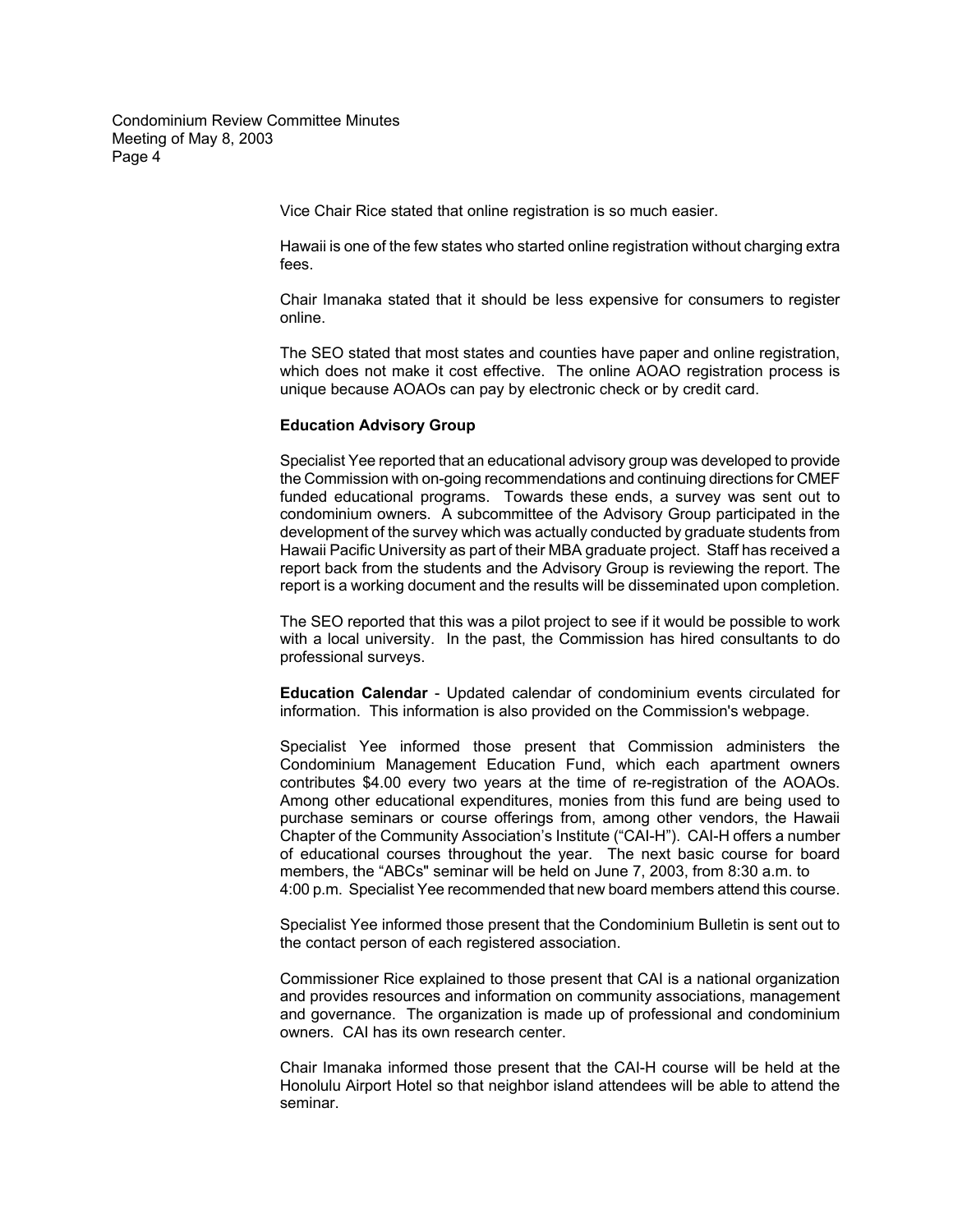> Specialist Yee informed those present that she had with her a limited number of Condominium Bulletins and informational sheets for those who were interested. She also explained that the seminars/courses that the CMEF subsidizes are paid in part by the registration fees that are collected from the registered associations.

## **Condominium Related Articles**

 The article entitled "Conflict of Interest Subject of Forum" from the *Condominium Council of Maui Newsletter* December 2002 was distributed for informational purposes.

 The Condominium Council of Maui is an example of a community organization that is trying to educate the board members on the island of Maui. The Commission welcomes any neighbor island organizations involved with educating condominium associations to list their sessions/courses in the Condominium Bulletin.

# Condominium **Condominium Project Registration - Public Reports Issued**

Project<br>Registration: Upon a motion by Commissioner Ohama, seconded by Commissioner Okawa, it was voted on and carried to recommend approval to ratify issuance of effective dates for public reports for the month of April 2003 as follows:

|      | Proj No Project Name                                       | <b>Project Address</b>                        | TMK#                   | Report        | Date     |
|------|------------------------------------------------------------|-----------------------------------------------|------------------------|---------------|----------|
| 5074 | 1023 & 1025 ALEWA                                          | 1023 & 1025 ALEWA DR<br>HONOLULU HI 96817     | $(1)1 - 08 - 034:048$  | Final         | 04/29/03 |
| 5045 | 1510 MILLER                                                | 1510 MILLER ST<br>HONOLULU HI 96813           | $(1)$ 2-01-021:014     | Final         | 04/11/03 |
| 5041 | 1701A & 1701B ALEWA HEIGHTS DR 1701A & 1701B ALEWA HGTS DR | HONOLULU HI 96817                             | $(1)1 - 08 - 029:025$  | Final         | 04/10/03 |
| 5040 | 45-1022 ANOI ROAD                                          | 45-1022 ANOI RD<br>KANEOHE HI 96744           | $(1)4 - 05 - 021:019$  | Final         | 04/11/03 |
| 5047 | 47-227A & 47-227B WAIHEE ROAD                              | 47-227 WAIHEE RD<br>KANEOHE HI 96744          | $(1)4 - 07 - 013:043$  | Final         | 04/03/03 |
| 5012 | 84-361 MAKAHA VALLEY ROAD                                  | 84-361 MAKAHA VALLEY RD<br>WAIANAE HI 96792   | $(1)8 - 04 - 019:019$  | Final         | 04/10/03 |
| 5027 | 94-1096 LUMIPOLU STREET                                    | 94-1096 LUMIPOLU ST<br>WAIPAHU HI 96797       | $(1)9 - 04 - 057$ :044 | Final         | 04/02/03 |
| 5057 | <b>ALII COVE</b>                                           | <b>ALII DRIVE</b><br>KAILUA-KONA HI 96740     | $(3)7 - 05 - 018:008$  | Prelim        | 04/29/03 |
| 5059 | <b>ALII PARK PLACE</b>                                     | LOT 3 APANA 3 TO M KAMAIKUI<br>N KONA HI      | $(3)7 - 05 - 019:043$  | Prelim        | 04/10/03 |
| 2677 | ALOHA KE AKUA<br>(FKA LA'I I KAWAINUI)                     | 1005-G KAILUA RD<br>KAILUA HI 96734           | $(1)4 - 02 - 003:014$  | Suppl 1       | 04/16/03 |
| 5058 | COCONUT PLNTN@KO OLINA<br><b>RESORT &amp; MARINA 5</b>     | 92-1070 OLANI ST<br>KAPOLEI HI 96707          | (1)9-01-056:004        | Prelim        | 04/23/03 |
| 4990 | <b>CORNWELL CONDOMINIUM</b>                                | STAR ROUTE BOX 62<br><b>KULA HI 96790</b>     | $(2)2 - 02 - 001:020$  | Final         | 04/21/03 |
| 5022 | DELMONTE COURT#10                                          | 3136 HARDING AVE<br>HONOLULU HI 96816         | $(1)3 - 02 - 010:056$  | Final         | 04/21/03 |
| 5005 | <b>DIAMOND HEAD TERRACE</b>                                | 3121 PUALEI CIRCLE<br>HONOLULU HI 96815       | $(1)3 - 01 - 026:043$  | Final         | 04/17/03 |
| 4879 | FAIRWAY VILLAS AT WAIKOLOA<br><b>BEACH RESORT</b>          | <b>WAIKOLOA BEACH DR</b><br>WAIKOLOA HI 96738 | $(3)6 - 09 - 008:003$  | Final         | 04/01/03 |
| 5018 | KIPLING'S COTTAGES                                         | 76-6027 MAMALAHOA HWY<br>HOLUALOA HI 96725    | $(3)7 - 06 - 005:005$  | Final         | 04/21/03 |
| 4957 | KOLEA CONDOMINIUM VILLAS<br>BLDG <sub>1</sub>              | 69-289 WAIKOLOA BEACH DR<br>WAIKOLOA HI 96738 | $(3)6 - 09 - 011:019$  | Cont<br>Final | 04/07/03 |
| 4958 | KOLEA CONDOMINIUM VILLAS<br>BLDG <sub>2</sub>              | 69-289 WAIKOLOA BEACH DR<br>WAIKOLOA HI 96738 | $(3)6 - 09 - 011:019$  | Cont<br>Final | 04/07/03 |
| 4959 | KOLEA CONDOMINIUM VILLAS<br>BLDG <sub>3</sub>              | 69-289 WAIKOLOA BEACH DR<br>WAIKOLOA HI 96738 | $(3)6 - 09 - 011:019$  | Cont<br>Final | 04/07/03 |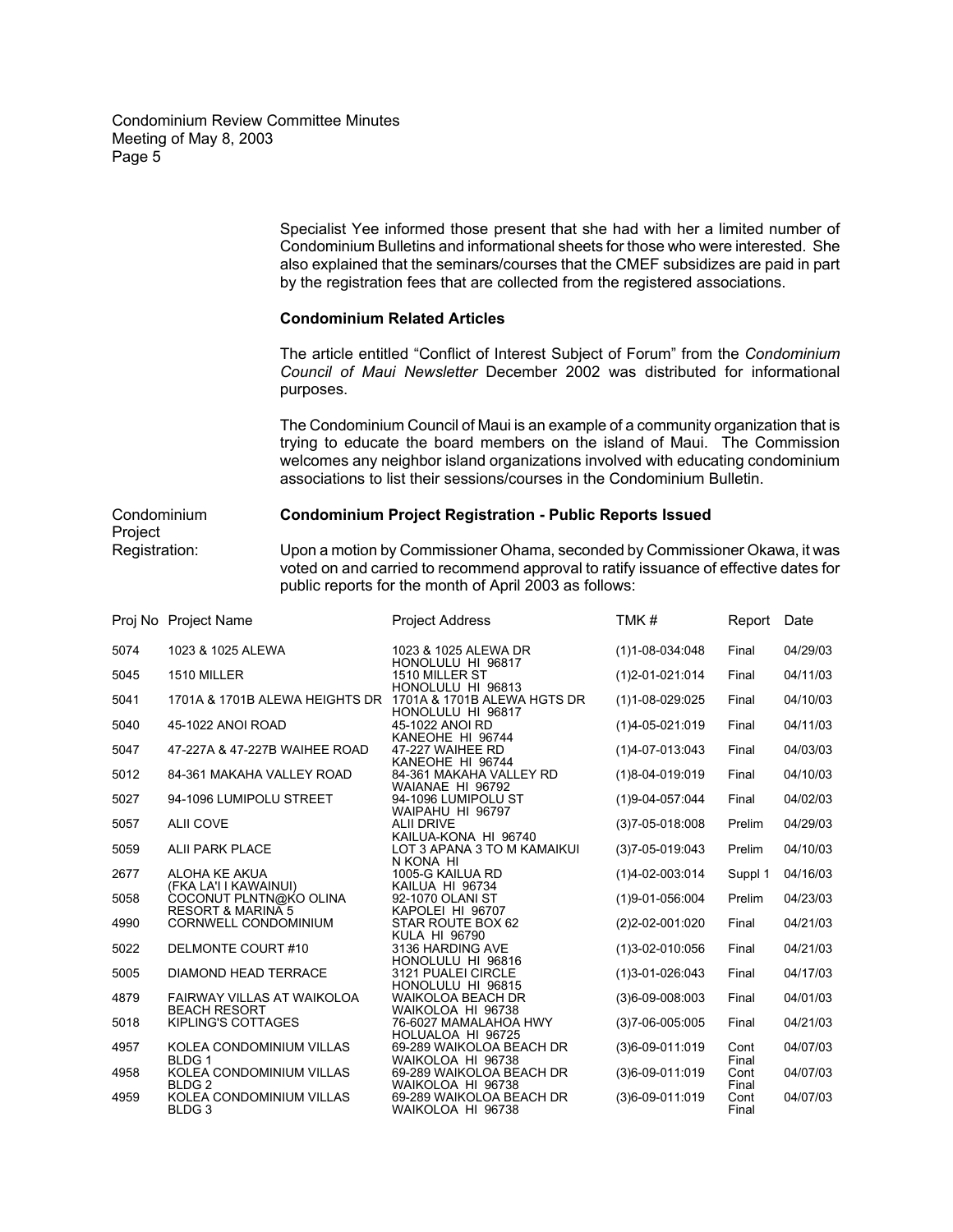| 4960 | KOLEA CONDOMINIUM VILLAS<br>BLDG <sub>4</sub>  | 69-289 WAIKOLOA BEACH DR<br>WAIKOLOA HI 96738                          | $(3)6 - 09 - 011:019$ | Cont<br>Final  | 04/07/03 |
|------|------------------------------------------------|------------------------------------------------------------------------|-----------------------|----------------|----------|
| 4961 | KOLEA CONDOMINIUM VILLAS<br>BLDG <sub>5</sub>  | 69-289 WAIKOLOA BEACH DR<br>WAIKOLOA HI 96738                          | $(3)6 - 09 - 011:019$ | Cont<br>Final  | 04/07/03 |
| 4962 | KOLEA CONDOMINIUM VILLAS<br>BLDG <sub>6</sub>  | 69-289 WAIKOLOA BEACH DR<br>WAIKOLOA HI 96738                          | $(3)6 - 09 - 011:019$ | Contl<br>Final | 04/07/03 |
| 4963 | KOLEA CONDOMINIUM VILLAS<br>BLDG 7             | 69-289 WAIKOLOA BEACH DR<br>WAIKOLOA HI 96738                          | $(3)6 - 09 - 011:019$ | Cont<br>Final  | 04/07/03 |
| 5011 | KUA'EHU CONDOMINIUM                            | 4880 & 4888 ALIOMANU RD<br>ANAHOLA HI 96746                            | $(4)4 - 09 - 004:004$ | Final          | 04/03/03 |
| 5036 | LANIKEA AT WAIKIKI                             | KALIMOKU & OLOHANA ST<br>HONOLULU HI 96815                             | $(1)$ 2-06-016:002    | Prelim         | 04/02/03 |
| 5009 | LAS BRISAS PHASE 3 & 4                         | 91-298 TO 91-340 MAKALE'A ST                                           | $(1)9 - 01 - 010:082$ | Final          | 04/11/03 |
| 5062 | LAS BRISAS PHASE 7                             | EWA BEACH HI 96706<br>91-386, 91-406 MAKALE'A ST<br>EWA BEACH HI 96706 | $(1)9 - 01 - 010:082$ | Prelim         | 04/11/03 |
| 5063 | LAS BRISAS PHASE 8                             | 91-408, 91-428 MAKALE'A ST                                             | $(1)9 - 01 - 010:082$ | Prelim         | 04/11/03 |
| 5064 | LAS BRISAS PHASE 9                             | EWA BEACH HI 96706<br>91-430, 91-450 MAKALE'A ST                       | $(1)9 - 01 - 010:082$ | Prelim         | 04/11/03 |
| 4722 | PENINSULA AT HAWAII KAI PROJ                   | EWA BEACH HI 96706<br>520 LUNALILO HOME ROAD<br>HONOLULU HI 96825      | $(1)3 - 09 - 008:016$ | Suppl 3        | 04/23/03 |
| 4849 | PENINSULA AT HAWAII KAI PROJ III               | 520 LUNALILO HOME ROAD                                                 | $(1)3 - 09 - 008:016$ | Cont<br>Final  | 04/11/03 |
| 4869 | PENINSULA AT HAWAII KAI-PROJ I                 | HONOLULU HI 96825<br>520 LUNALILO HOME RD<br>HONOLULU HI 96825         | $(1)3 - 09 - 008:016$ | Suppl 2        | 04/21/03 |
| 4964 | (151 UNITS)<br>PENINSULÁ AT HAWAII KAI-PROJ II | 520 LUNALILO RD                                                        | $(1)3 - 09 - 08:036$  | Suppl 1        | 04/28/03 |
| 5048 | ROBERTSON CONDOMINIUM                          | HONOLULU HI 96825<br>24 ELEU PLACE<br>KIHEI HI 96753                   | (2)3-09-022:044       | Final          | 04/29/03 |
| 4871 | ROYAL PALM AT WAIPIO THE PH IV                 | 94-539 PUAHI ST<br>WAIPAHU HI 96797                                    | $(1)9 - 04 - 115:036$ | Suppl 1        | 04/03/03 |
| 4872 | ROYAL PALM AT WAIPIO THE PH V                  | 94-539 PUAHI ST<br>WAIPAHU HI 96797                                    | $(1)9 - 04 - 115:036$ | Suppl 1        | 04/03/03 |
| 5016 | <b>TIBURON PHASE 5</b>                         | 91-583 MAKALE'A ST; 91-3067 MA<br>EWA BEACH HI 96706                   | $(1)9 - 01 - 010:082$ | Final          | 04/17/03 |
| 4547 | VILLAGES AT MAUNA LANI THE                     | 68-1025 NORTH KANIKU DR                                                | $(3)6 - 08 - 022:004$ | Suppl 7        | 04/10/03 |
| 5042 | <b>WAIKIKI GALLERIA TOWER</b>                  | KOHALA HI 96743<br>2222 KALAKAUA AVE<br>HONOLULU HI 96815              | $(1)$ 2-06-019:037    | Prelim         | 04/14/03 |
| 4926 | <b>WAIKOLOA COLONY VILLAS</b>                  | 69-555 WAIKOLOA BEACH DR                                               | $(3)6 - 09 - 07:035$  | Final          | 04/30/03 |
| 4998 | WONG CONDOMINIUM                               | WAIKOLOA HI 96738<br>64-5249 GILLIARD RD                               | $(3)6 - 04 - 017:015$ | Final          | 04/21/03 |
| 5051 | WOODCREEK CROSSING                             | KAMUELA HI 96743<br><b>WIKAO ST</b><br>MILILANI HI 96789               | $(1)9 - 05 - 002:004$ | Prelim         | 04/16/03 |
|      |                                                |                                                                        |                       |                |          |

| <b>Preliminary Reports:</b>      | 9  |
|----------------------------------|----|
| <b>Contingent Final Reports:</b> | O  |
| Final Reports:                   | 18 |
| <b>Supplementary Reports:</b>    | 7  |

Total: 42

The following recused themselves from voting on the projects listed below:

 Chair Imanaka – The Peninsula at Hawaii Kai, Project I, I (151 units), II, and III and The Royal Palm at Waipio Phase V Commissioner Rice – The Villages at Mauna Lani Commissioner Yamanaka – Fairway Villas at Waikoloa Beach Resort

## **Project Statistics**

The committee noted the average time for all types of public reports was 29 days, which is outstanding when compared to other agencies and other states. Staff to redirect monitoring of public reports to those public report filings over 60 days and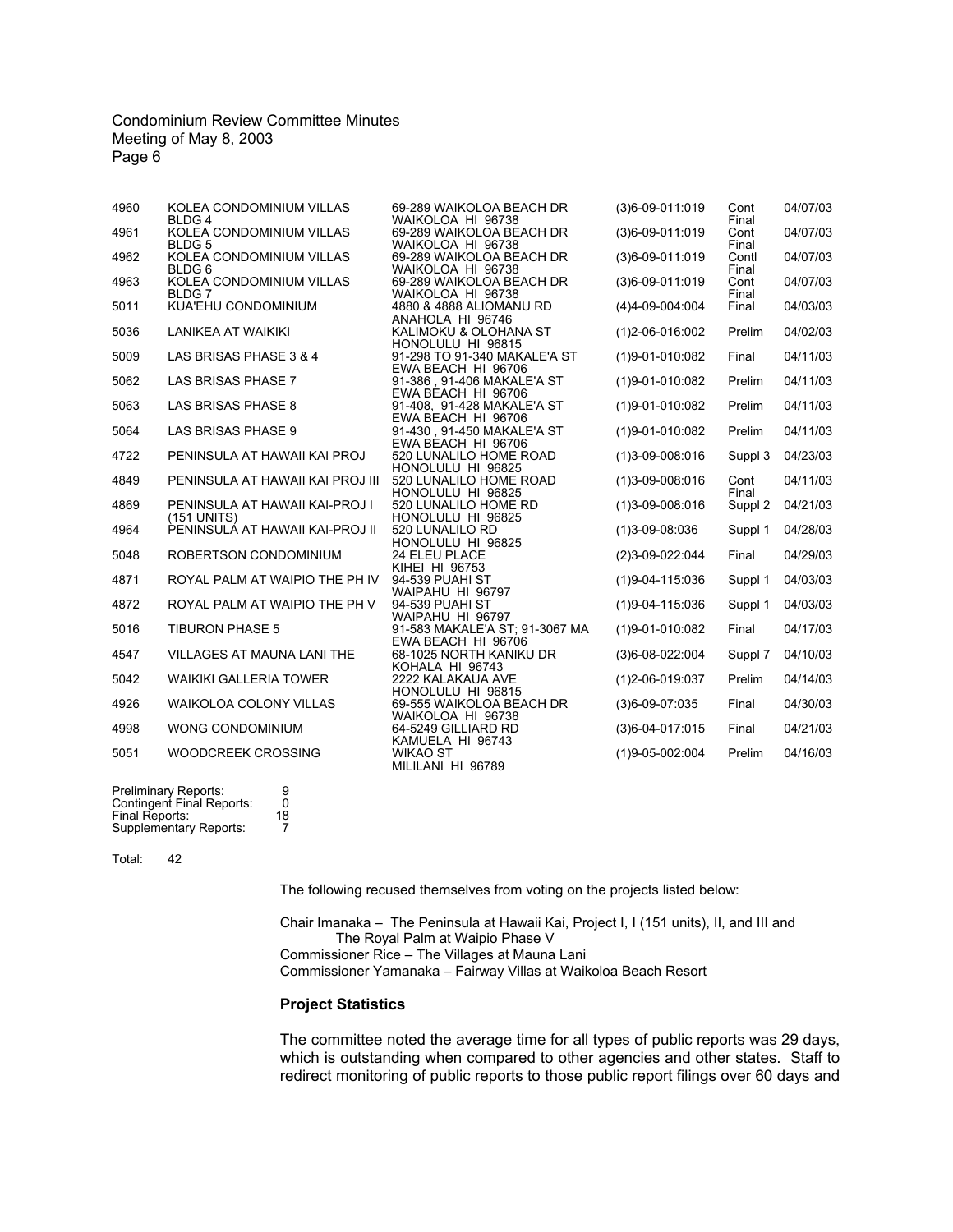> issue a written notice of unsatisfactory contract performance, especially if the average is over 60 days without extenuating circumstances.

### **Diamond Head Terrace – Deferral from February 12, 2003**

The CRC had requested a letter regarding Diamond Head Terrace. Staff had received the requested letter and the Final Public Report was issued.

#### **Letter from City and County of Honolulu dated April 1, 2003 – Condo Maps**

Specialist Yee reported that the City and County of Honolulu had requested that the developers submit the condominium maps to the County of Honolulu because it is overly burdensome to get the maps from the Bureau of Conveyances. The Commission can request that the developers do this, but they cannot require it since it is not mandated by law.

Chair Imanaka stated that he did not have a problem asking the developers to submit a copy of the map to the county.

Commissioner Abrams stated that the County of Kauai requires that the documents be provided to the county in digital format.

The maps are filed with the Bureau of Conveyances. The Commission does not have the official copy of the map.

The maps for the County of Kauai are scanned into a jpg file. If the requestor would like to pursue it further, they could ask for a title report.

Upon a motion by Commissioner Abrams, seconded by Commissioner Yamanaka, it was voted on and unanimously carried to recommend approval to request that each condominium project registration applicant distribute a copy of the condominium map of the subject project to the applicable county agency who submits a written request to the REC, simultaneously with the REC filing. It was further recommended that a written notice be issued to the county agency, 1) that they will have to share the condominium map with other agencies or make additional copies for the other county agencies, and 2) that the condominium map may be amended from time to time and that the official depository for such amendments and the original condominium map is the Bureau of Conveyances and not the REC. For the City and County of Honolulu, it will be the Real Property Assessment Division. Staff to inquire with the other three county governments as to which agency desires to have a copy of the condominium map subject to the aforementioned caveats.

#### **Case Law Review Program**

 The following were distributed for informational purposes: *Small Landowners Association et al vs. City and County of Honolulu*, 2002 Haw. LEXIS 396 and *Violet Leong Kau et. Al vs. City and County of Honolulu*, 2001 Haw. App. LEXIS 199.

It was recommended that the Oahu consultants make references in the public report that there is an ordinance for the City and County of Honolulu that says that if at least 50 percent of the owner-occupants want to purchase the leasehold, they can request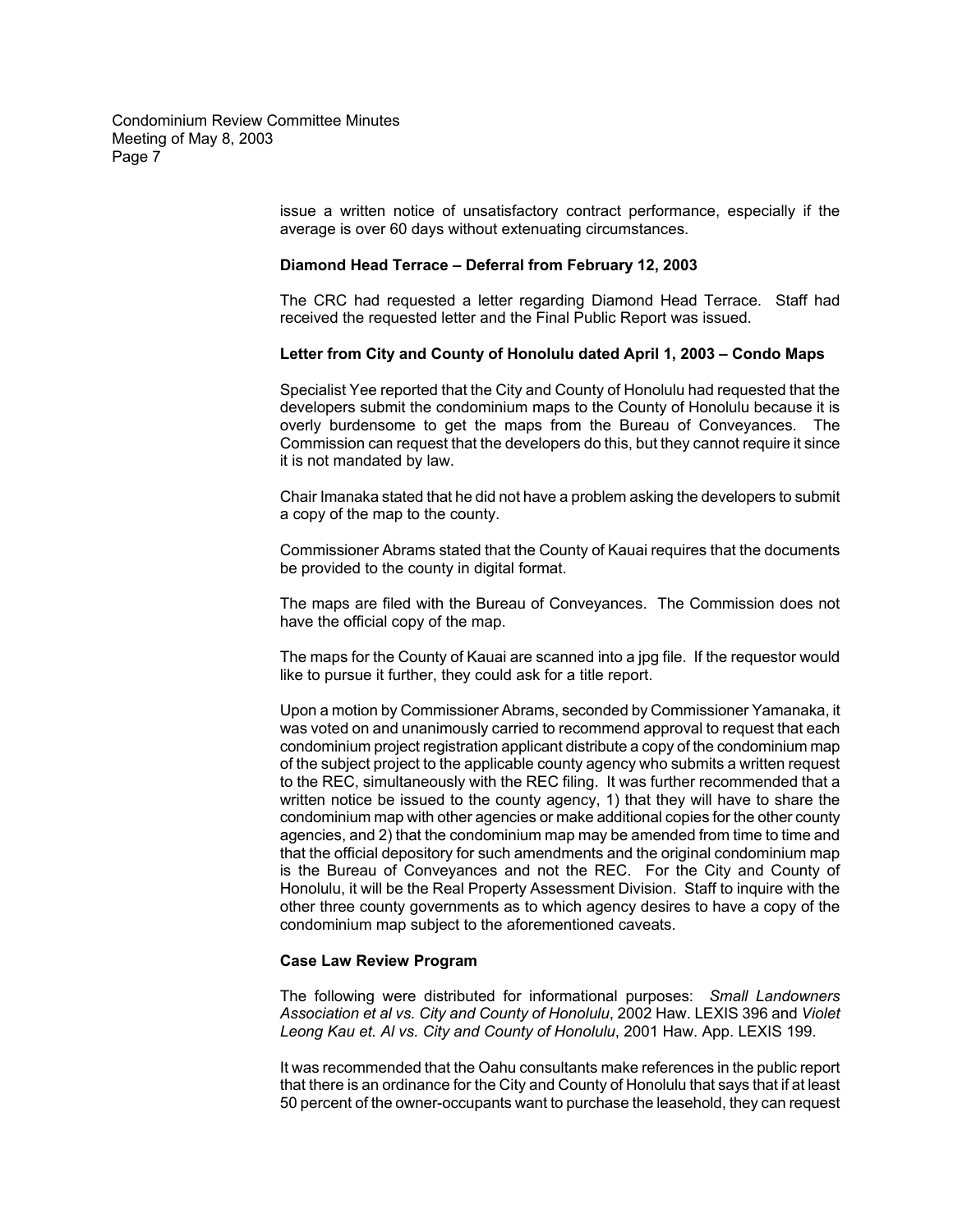> that the City condemn the land and the owner-occupants would be able to buy the land from the City.

Program of Work: **Recodification of Chapter 514A**

Specialist Arakaki has been working on the recodification of Chapter 514A, HRS, for the past two years. Public hearings relating to the recodification proposal will be held on Oahu, Maui, Kauai and the island of Hawaii. The Commission encourages those who are interested in the recodification to view the latest draft online. The Commission hopes to introduce legislation during the next legislative session.

Specialist Yee explained that the condominium statute deals with the offering and sale of condominiums and various provisions for living in a condominium, such as the availability of the minutes from the board of directors meetings, the ability to attend board meetings, etc. For these reasons, condominium apartment owners should be concerned with the recodification. She also invited those present to view the information on the recodification online and to submit their comments to the Commission.

### **Hawaii Condominium Bulletin**

At the last committee meeting, Commissioner Okawa had asked if the present printer was still the most reasonable one. As a result of that, staff provided the printing specifications to the current contractor and other printers and requested that they submit their informal quotes to staff. It was found that the current contractor is still the most economical one.

Upon a motion by Commissioner Rice, seconded by Commissioner Abrams, it was voted on and unanimously carried that pursuant to the automatic renewal for the successive one-year term provision of the existing contract agreement with the Commission, the Committee recommended approval to automatically renew the Commission's Agreement for Consultant Service with Pioneer Ventures, Inc., dba Fisher & Pioneer Printers, for July 1, 2003 through June 30, 2004, subject to the same terms and conditions of the existing Agreement, and subject to the availability of funds in the Condominium Management Education Fund.

Commissioner Okawa thanked Specialists Yee and Leong for soliciting the informal price quotes.

## **Government and Legislative Participation Report**

 The SEO reported that House Bill No. 75, H.D. 2, S.D. 1, is moving along. This bill extends the deadline for the recodification project.

House Bill No. 1152, H.D. 1, S.D. 1, C.D. 2 passed both the House and the Senate. The bill proposes to take \$150,000 from the Real Estate Education Fund and \$15 million from the Compliance Resolution Fund. As a result of that bill, the Condominium Management Education Fund will most likely be impacted as it may have to pay for condo services that was paid for by affected funds.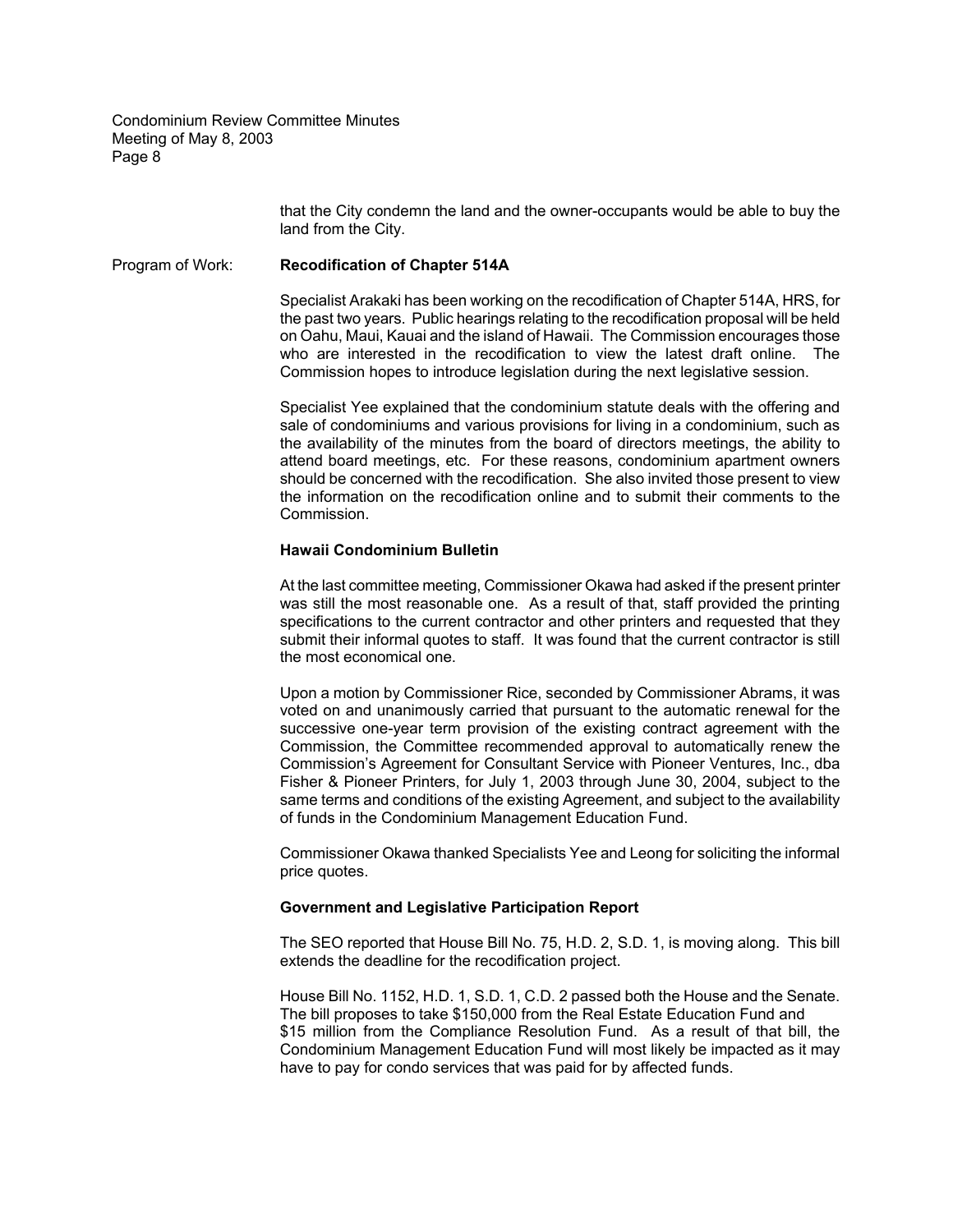|                                             | The Commission has managed the funds under its control. The Condominium<br>Management Education Fund fees have not been increased since its inception. The<br>Chair would like to increase the education programs for condo.                                                                                                                                                                                                                                                                                                                                                                                                                                                                                                                                                                                                                                                                                                                                                                     |
|---------------------------------------------|--------------------------------------------------------------------------------------------------------------------------------------------------------------------------------------------------------------------------------------------------------------------------------------------------------------------------------------------------------------------------------------------------------------------------------------------------------------------------------------------------------------------------------------------------------------------------------------------------------------------------------------------------------------------------------------------------------------------------------------------------------------------------------------------------------------------------------------------------------------------------------------------------------------------------------------------------------------------------------------------------|
|                                             | The SEO reported that approval of Senate Bill Nos. 373, S.D. 1, H.D. 2 and 394,<br>H.D. 1 were recommended for adoption. These bills relate to non-judicial<br>foreclosures and delinquent maintenance fees. They are awaiting Governor's<br>approval.                                                                                                                                                                                                                                                                                                                                                                                                                                                                                                                                                                                                                                                                                                                                           |
|                                             | Senate Bill No. 1492, S.D. 1, H.D. 2, C.D. 1, relating to assisted living facilities, is<br>pending. The last version of the bill states that the Department of Health and the<br>Commission will work together during the interim. The Commission did not provide<br>testimony on this bill. The Commission would be willing to participate with the<br>Department of Health on a limited basis. Legislation will have to be drafted by the<br>end of the year.                                                                                                                                                                                                                                                                                                                                                                                                                                                                                                                                 |
| Condominium<br>Organizations Forum:         | No comments, recommendations or concerns were received from the following:<br>Community Associations Institute Hawaii Chapter, Alakahi Foundation, Hawaii<br>Council of Association of Apartment Owners, Hawaii Independent Condominium and<br>Cooperative Owners, Hawaii State Bar Association/Real Property & Financial<br>Services Section, Land Use Research Foundation, Condominium Council of Maui,<br>Hawaii Association of Realtors/Institute of Real Estate Management Hawaii Chapter/<br>Oahu Arm Committee, others.                                                                                                                                                                                                                                                                                                                                                                                                                                                                   |
| <b>CMEF Budget &amp;</b><br>Finance Report: | Upon a motion by Commissioner Yamanaka, seconded by Commissioner Kagawa, it<br>was voted on and unanimously carried to recommend acceptance of the report for<br>fund balances as of February 28, 2003.                                                                                                                                                                                                                                                                                                                                                                                                                                                                                                                                                                                                                                                                                                                                                                                          |
|                                             | Mediation is on the rise. On next year's program of work, staff will recommend more<br>funds to be budgeted for mediation.                                                                                                                                                                                                                                                                                                                                                                                                                                                                                                                                                                                                                                                                                                                                                                                                                                                                       |
| Open Forum:                                 | Rick Wilson commended the Commission for being prudent in the management of<br>the funds. Mr. Wilson remarked that he found it disturbing that the writing on the wall<br>was not seen and the moneys could have been used prior to it being confiscated.                                                                                                                                                                                                                                                                                                                                                                                                                                                                                                                                                                                                                                                                                                                                        |
|                                             | The SEO stated that the issue was discussed with the Hawaii Association of<br>REALTORS. Over the past eight years, the Commission's ability to utilize the trust<br>funds has been handicapped with across the board spending restrictions, budget<br>restrictions, and being a "good soldier." In addition, a couple of programs, which<br>would require a dramatic budget increase, have been deferred. The Commission<br>has, in the past, faced the confiscation of Condominium Management Education<br>Fund moneys. When the Real Estate Education Fund was threatened, staff brought<br>this to the attention of the Hawaii Association of REALTORS and informed them that<br>the licensees will be affected if this bill passes. This session, the Hawaii Association<br>of REALTORS directed their efforts on protecting the Hurricane Relief Fund and not<br>increasing the gross excise taxes. The funds that were affected in the bill involved<br>the taking of millions of dollars. |
|                                             | Over the last ten or more years, the number of real estate licensees has been<br>cyclical from 26,000 to 12,000 and the fees have never been increased. The<br>Commission is aware that the real estate industry is unpredictable and that the                                                                                                                                                                                                                                                                                                                                                                                                                                                                                                                                                                                                                                                                                                                                                   |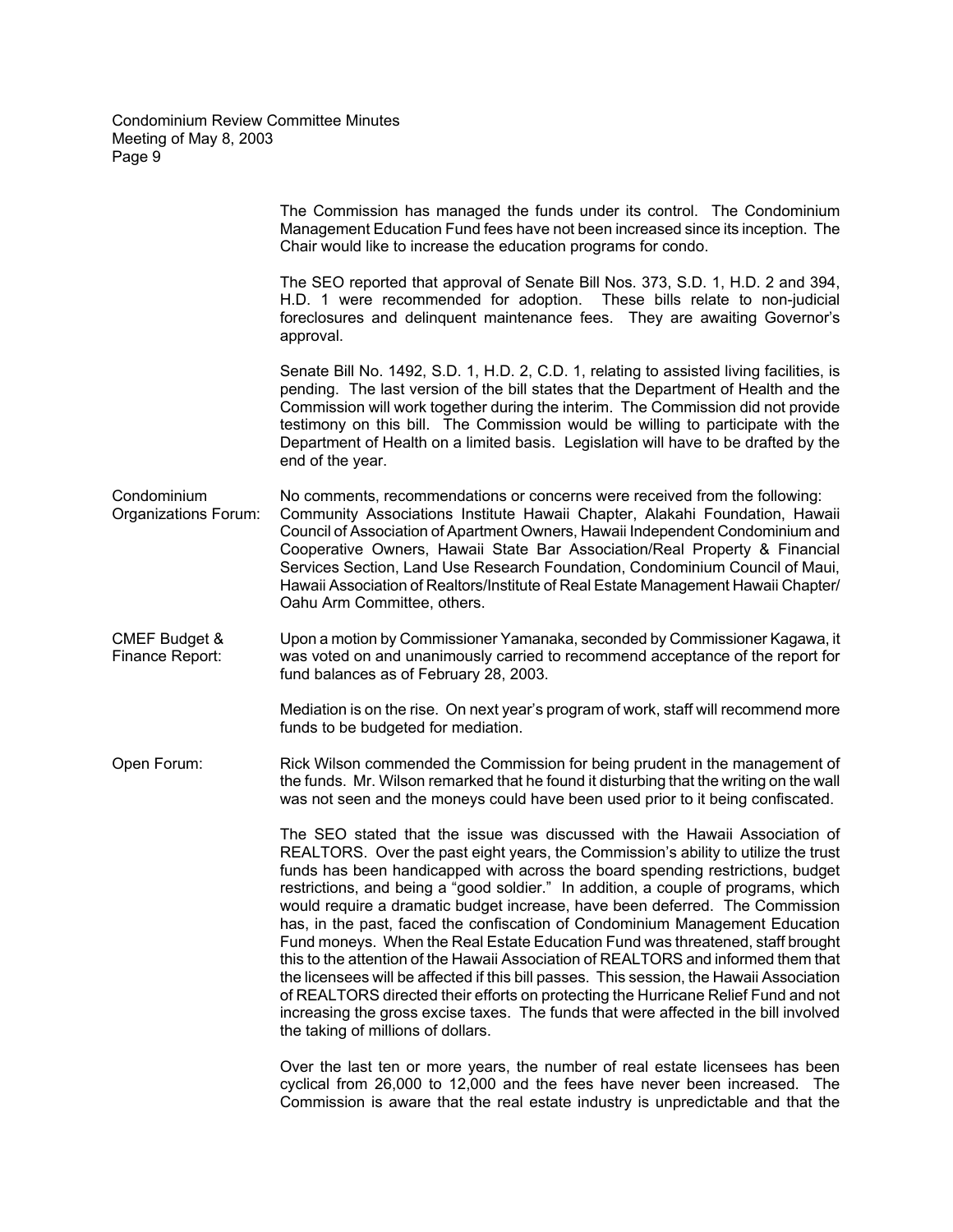> number of licensees could drop, which is why the Commission prudently saved the money. In the past, when the laws and rules on agency were passed, the Commission spent about \$100,000 on this to educate real estate licensees. If the recodification bill passes, the Commission may find it a necessity to spend moneys on educating the community about the changes.

> The Commission has managed the moneys entrusted to them. The Commission approved in November/December 2002 a contract with Morgan Stanley Dean Witter for the investment of the funds to adhere to fiduciary duties to ensure no future increases in fees, and be prepared for any new unexpected educational obligations. The contract is still pending approval with the Attorney General's Office.

> The Commission hoped that the real estate industry would voice their concerns about the taking of the moneys.

> Vice Chair Rice informed those present that the real estate industry and the legislators need to oppose the bill.

> During the last eight years, the Administration enforced budgetary ceilings and spending restrictions. Even if the Commission wanted to provide more educational programs, it could not because of the ceiling limits.

> A participant reported that he is a new condo owner and he has problems at the condo where he lives. He noted that he needed outside intervention. He reported that there is one board member who has financial ties to every board member. He wanted to know who he could contact to discuss the solution to this problem. He was informed that the Commission was having a Condominium Specialist Office of the Day in conjunction with this meeting.

> Another couple in the audience reported that they purchased a condo in November and they are unhappy with what is going on at the condo project. They have a problem with their condo management and want to make it better. Approximately 70% of those in the audience lived in the same condo project in Kona.

> Those in attendance were invited to speak with Specialist Yee after the adjournment of the meeting.

> Commissioner Yamanaka informed the audience of the Committee meeting schedule for the morning. He also informed them that the full Commission will be meeting at the end of the month.

Next Meeting: Tuesday, June 10, 2003 Upon adjournment of the Education Review Committee meeting which follows the Laws and Rules Review Committee meeting scheduled to convene at 9:00 a.m. Kapuaiwa Room HRH Princess Victoria Kamamalu Bldg. 1010 Richards Street, Second Floor Honolulu, Hawaii 96813